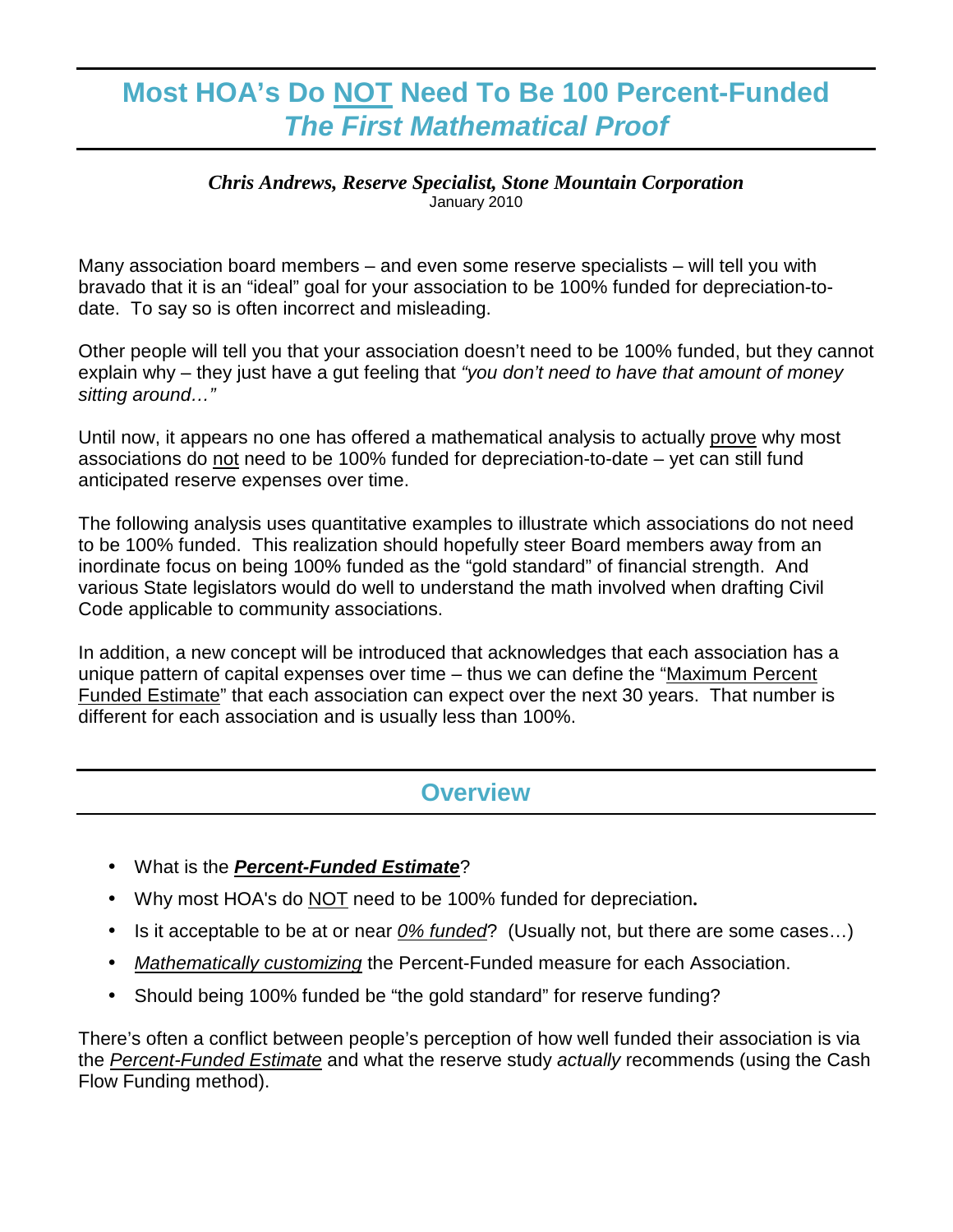Some associations are over 100% funded for depreciation-to-date, yet the cash flow analysis says they need to increase reserve funding. Conversely, some HOA's are less than 100% funded yet their cash flow analysis suggests that the HOA can decrease reserve funding!

Wouldn't the foregoing lead one to conclude that the Percent-Funded Estimate is somewhat misleading as a measure of financial health?

No two associations are alike and each one has different capital expense patterns over time. Our analysis of numerous 30-year funding plans has demonstrated that many associations do not need to be 100% funded during the next 30 years.

### **Definition: The Percent-Funded Estimate**

The **Percent-Funded Estimate** is a common measure of the financial strength of your association and is a required disclosure in the State of California per California Civil Code 1365. It is a ratio of how much cash in reserves your association has relative to the total depreciationto-date on the association's capital assets.

(Amount of money in Reserve Account)

(Total depreciation to-date of the association's capital assets)

*For example, if your association only has a \$200,000 road to maintain and the road is 10 years old with a 20 year useful life, the depreciation-to-date would be \$100,000 because half of the life of the road is "used up." If your association has only \$50,000 in reserves in the 10th year, the "*Percent-Funded Estimate*" would be 50%. If the association has \$100,000, it would be 100% funded for depreciation-to-date.* 

## **Being 100% Funded is only necessary for very few Associations**

Upon analysis of reserve funding scenarios for many associations, here are the findings:

1. What determines whether an association needs to be 100% funded is the degree to which the association's capital expenses are "clustered" in any one year.

- a) Associations with all of their reserve expenses occurring in one year will need to be 100% funded in that year because they will be rendering all of their capital assets to a new/renovated condition in that year.
- b) Associations with more than one capital expense and if those expenses are spread out evenly over time usually never need to be 100% funded – except, of course, when the HOA was new.

2. An association with only ONE capital asset (reserve component) to maintain, would need to be 100% funded because it will need all the money required to replace that ONE capital asset in a future year. To fairly distribute the cost of depreciation of that asset over time for all owners, it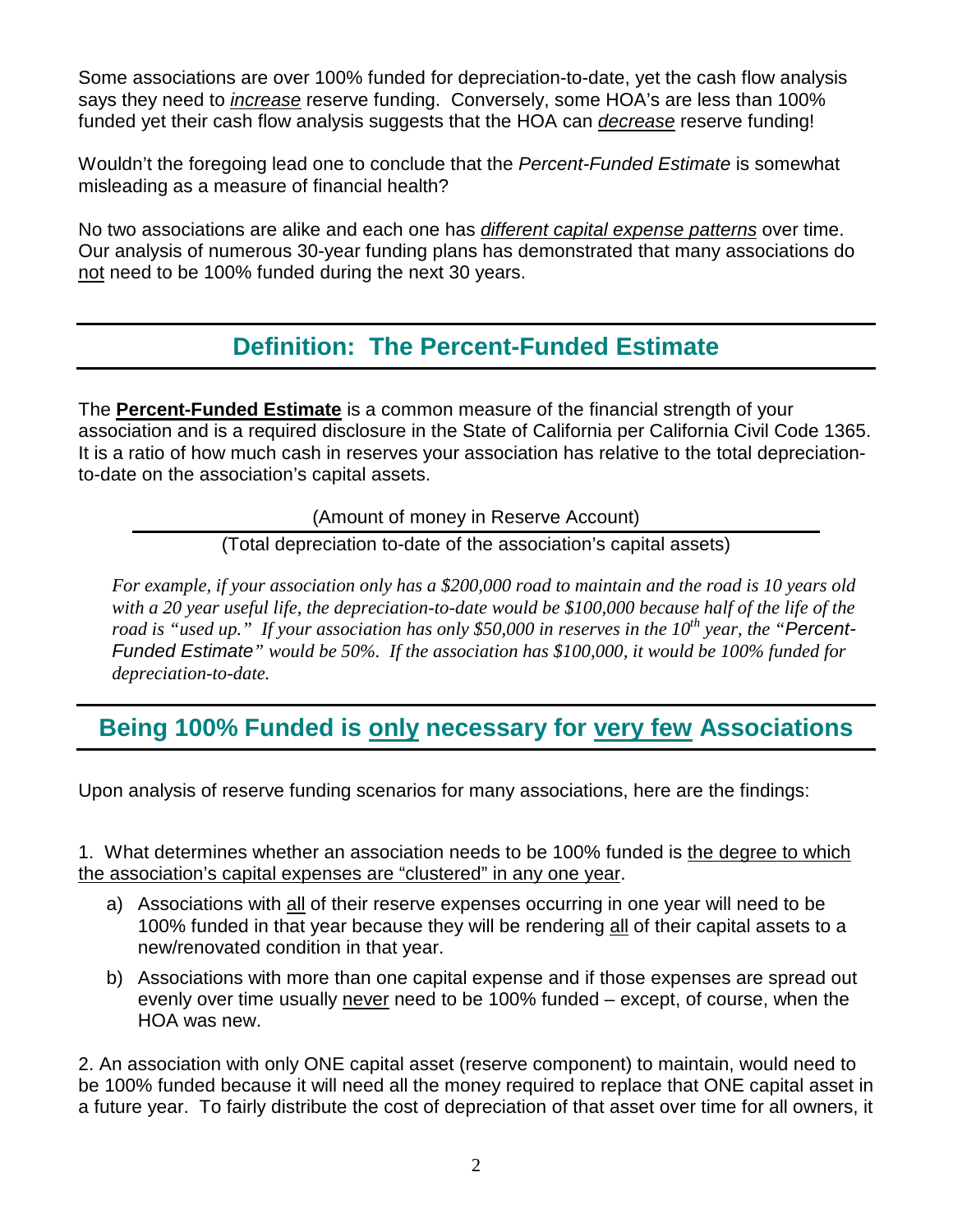would make sense to be 100% funded for that item during each year leading up to the replacement year.

In most reserve studies, if an association has more than a few capital expense line items in the cash flow analysis, the likelihood that all these expenses occurring in the same year is very low – very much like a rare line-up of the planets in the solar system.

Each association has a different expense pattern over time. Some associations have highly clustered expense patterns as in this example (note how all expenses "line up" in Year 2014):

| <b>RESERVE</b>            | <b>Useful</b> | <b>Remain Cost</b> |            |         |         |         |           |         |
|---------------------------|---------------|--------------------|------------|---------|---------|---------|-----------|---------|
| <b>COMPONENTS</b> Life    |               | Life               | to Replace | 2011    | 2012    | 2013    | 2014      | 2015    |
|                           |               |                    |            |         |         |         |           |         |
| <b>ROOFING</b>            |               |                    |            |         |         |         |           |         |
| Comp Shingle Roof Replace | 30            | 3                  | \$195,000  |         |         |         | \$195,000 |         |
| Skylights - Replace       | 30            | 3                  | \$22,500   |         |         |         | \$22,500  |         |
| PAINTING                  |               |                    |            |         |         |         |           |         |
| Stucco - Paint            | 15            | 3                  | \$31,250   |         |         |         | \$31,250  |         |
| Paint Trim/Siding         | 6             | 3                  | \$47,500   |         |         |         | \$47,500  |         |
| Paint Touch-Up            | 1             | 0                  | \$2,500    | \$2,500 | \$2,500 | \$2,500 | \$2,500   | \$2,500 |
| Pool Wrought Iron - Paint | 4             | 3                  | \$1,900    |         |         |         | \$1,900   |         |
| PAVING                    |               |                    |            |         |         |         |           |         |
| <b>Asphalt Sealcoat</b>   | 3             | $\overline{0}$     | \$2800     | \$2800  |         |         | \$2800    |         |
| Asphalt Petromat Overlay  | 20            | 3                  | \$28,750   |         |         |         | \$28,750  |         |
| SWIMMING POOL             |               |                    |            |         |         |         |           |         |
| Pool Resurface            | 15            | 3                  | \$10,500   |         |         |         | \$10,500  |         |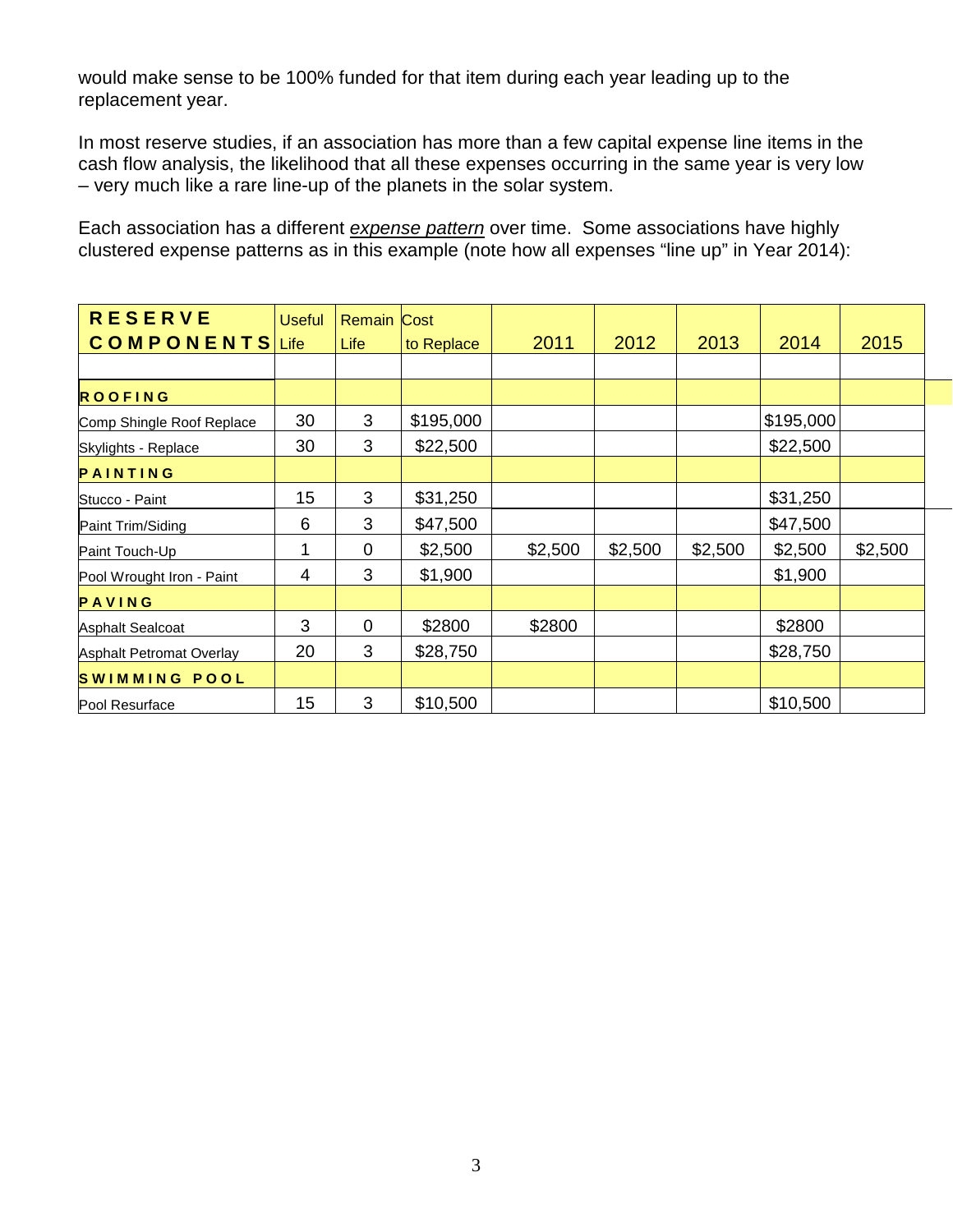And other associations have very sparse expense patterns (full 30 years not shown):

| <b>RESERVE</b>         | <b>Useful</b>         | <b>Remain Cost</b> |                       |          |          |          |          |          |
|------------------------|-----------------------|--------------------|-----------------------|----------|----------|----------|----------|----------|
| <b>COMPONENTS</b> Life |                       | Life               | to Replace            | 2011     | 2012     | 2013     | 2014     | 2015     |
|                        |                       |                    |                       |          |          |          |          |          |
| Roof - Home #1 (1981)  | 30                    | $\overline{0}$     | \$10,000              | \$10,000 |          |          |          |          |
| Roof - Home #2 (1982)  | 30                    | 1                  | \$10,000              |          | \$10,000 |          |          |          |
| Roof - Home #3 (1983)  | 30                    | 2                  | \$10,000              |          |          | \$10,000 |          |          |
| Roof - Home #4 (1984)  | 30                    | 3                  | \$10,000              |          |          |          | \$10,000 |          |
| Roof - Home #5 (1985)  | 30                    | 4                  | \$10,000              |          |          |          |          | \$10,000 |
| Roof - Home #6 (1986)  | 30                    | 5                  | \$10,000              |          |          |          |          |          |
| Roof - Home #7 (1987)  | 30                    | 6                  | \$10,000              |          |          |          |          |          |
| Roof - Home #8 (1988)  | 30                    | $\overline{7}$     | \$10,000              |          |          |          |          |          |
| Roof - Home #9 (1989)  | 30                    | 8                  | \$10,000              |          |          |          |          |          |
| Roof - Home #10        | 30                    | 9                  | \$10,000              |          |          |          |          |          |
|                        | $\tilde{\phantom{a}}$ |                    | $\tilde{\phantom{a}}$ |          |          |          |          |          |
| Roof - Home #30        | 30                    | 29                 | \$10,000              |          |          |          |          |          |

As you can see from the above example, this HOA only needs to generate \$10,000 per year. It does not need to be 100% funded in any of the years of the 30-year cost projection – as will be described later. In fact, the maximum percent funded amount in each of the 30 years is very low. Would you believe their percent funded estimate for each of the next 30 years is below 10%, yet their cash flow analysis funding plan works?

## **Being at or near 0% funded sometimes happens (And it may or may not be cause for concern)**

When proper 30-Year Cash Flow Optimization techniques are employed, the resulting reserve funding plan will allow an association to fund the next 30 years of expenses without a reserve account deficit in the next 30 years. What this means is that in one of the 30 years, the reserves might actually be spent down to zero or close to zero. And then, with planned reserve contributions thereafter, reserve funds ramp up again.

Therefore, with an optimized 30-year reserve cash flow funding plan, it is possible for an association to be essentially 0% Funded at one point during the 30 years if the association spends all of its reserve funds to pay for large projects completed in that year. Yet this may not be cause for alarm if the contribution to reserves is healthy immediately thereafter and the cash flow funding plan shows that year is the "planned low point" of the 30-year reserve funding plan.

An association at the low point in its reserve funding cycle will appear poorly-funded to some of its homeowners as well as to new buyers and lending institutions who don't understand how the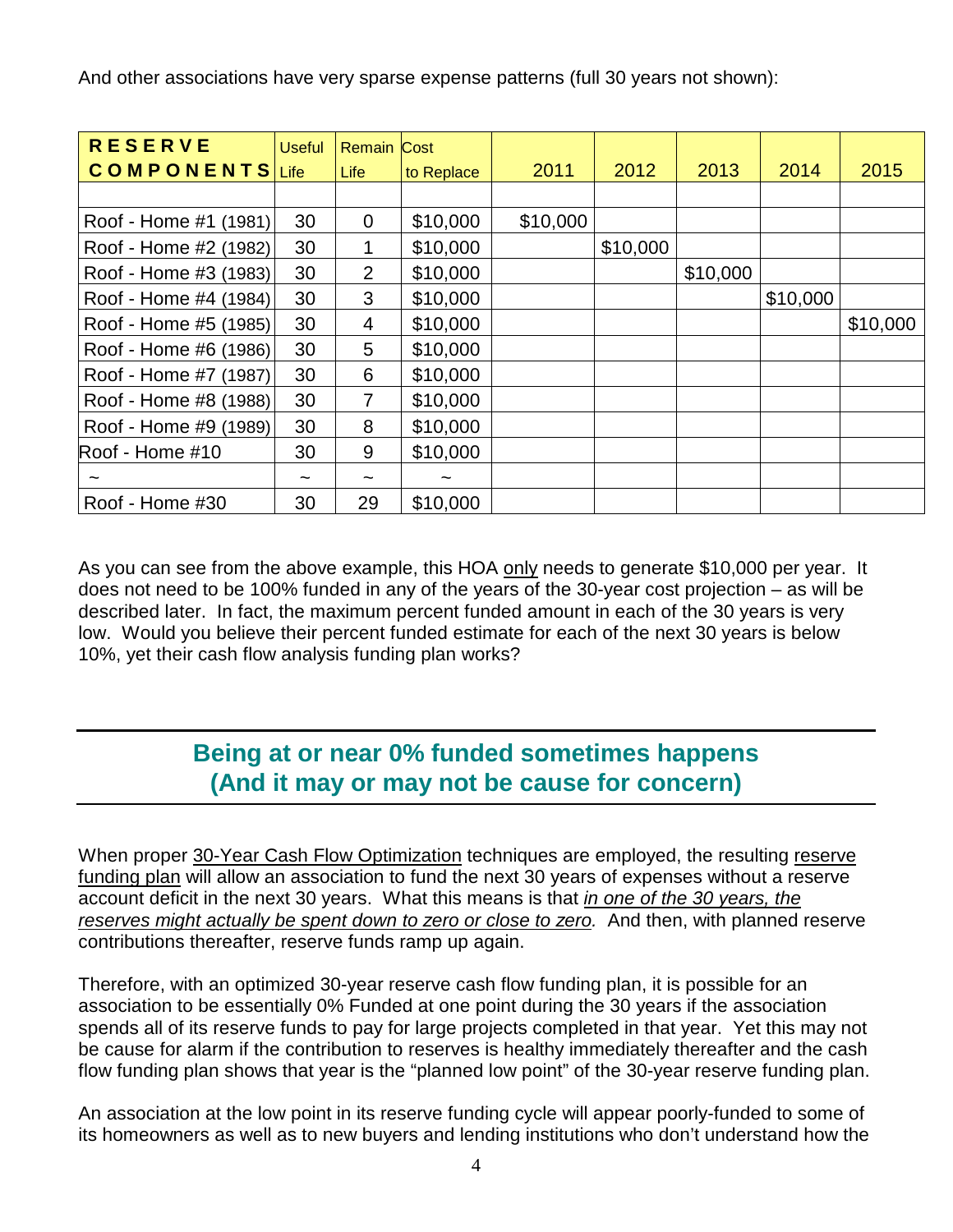cash flow analysis works. This is an unfortunate side-effect of focusing on the Percent Funded Estimate as a measure of financial status.

**NEW CONCEPT: "Maximum Percent Funded Estimate" Each Association has a different range of percent funded estimates for each year in their 30-year cash flow analysis. The maximum percent funded estimate in those 30-years is often less than 100%** 

For associations that have reserve component capital assets that do not all need replacement in the same year (e.g. do not need to be 100% funded as described above), the *percent funded estimate* for each of the next 30 years has a natural fluctuation, depending on future cycles of reserve expenses.

For these associations, the percent funded estimate may range from at or near zero percent in the lowest year to a number that is often less than 100% -- and sometimes substantially less than 100%.

The year in which the highest percent funded estimate occurs is usually in the year prior to large reserve expenses because the association has had to build reserve funds in anticipation of these expenses. The unique range of projected percent-funded estimates (min Percent Funded to max Percent Funded) for each association should be the yardstick by which an association measures its financial status, not how close is the HOA to being 100% funded for depreciation-to-date.

## **Extreme Example: A 6.4% Funded Estimate Scenario that works!**

The next question one might ask is, "What is the lowest possible maximum percent-funded estimate for an association during a 30-year cash flow projection." And, "What type of capital expense pattern would provide that scenario?"

As it turns out, a 30-year optimized cash flow analysis with a very sparse expense pattern allows an association to successfully fund every reserve expense shown in the projection, yet the association will have astonishingly low percent funded estimates in each year. The ultimate sparse expense pattern is one in the association has exactly the same expense amount each year but it has many components.

For example, consider the prior example where we had 30 roofs, with only one \$10,000 roof being replaced each year during the 30-year expense projection… (refer to the sparse expense pattern example spreadsheet above).

Next, let's calculate a *Straight-Line Depreciation* analysis for the same data (see below). Note that there is \$155,000 of "depreciation-to-date." Therefore, if the HOA wanted to be 100% funded, they would need to have \$155,000 in reserves each year! Yet the cash flow analysis shows that the HOA only needs to generate \$10K of cash flow each year to fund 100% of reserve expenses going forward.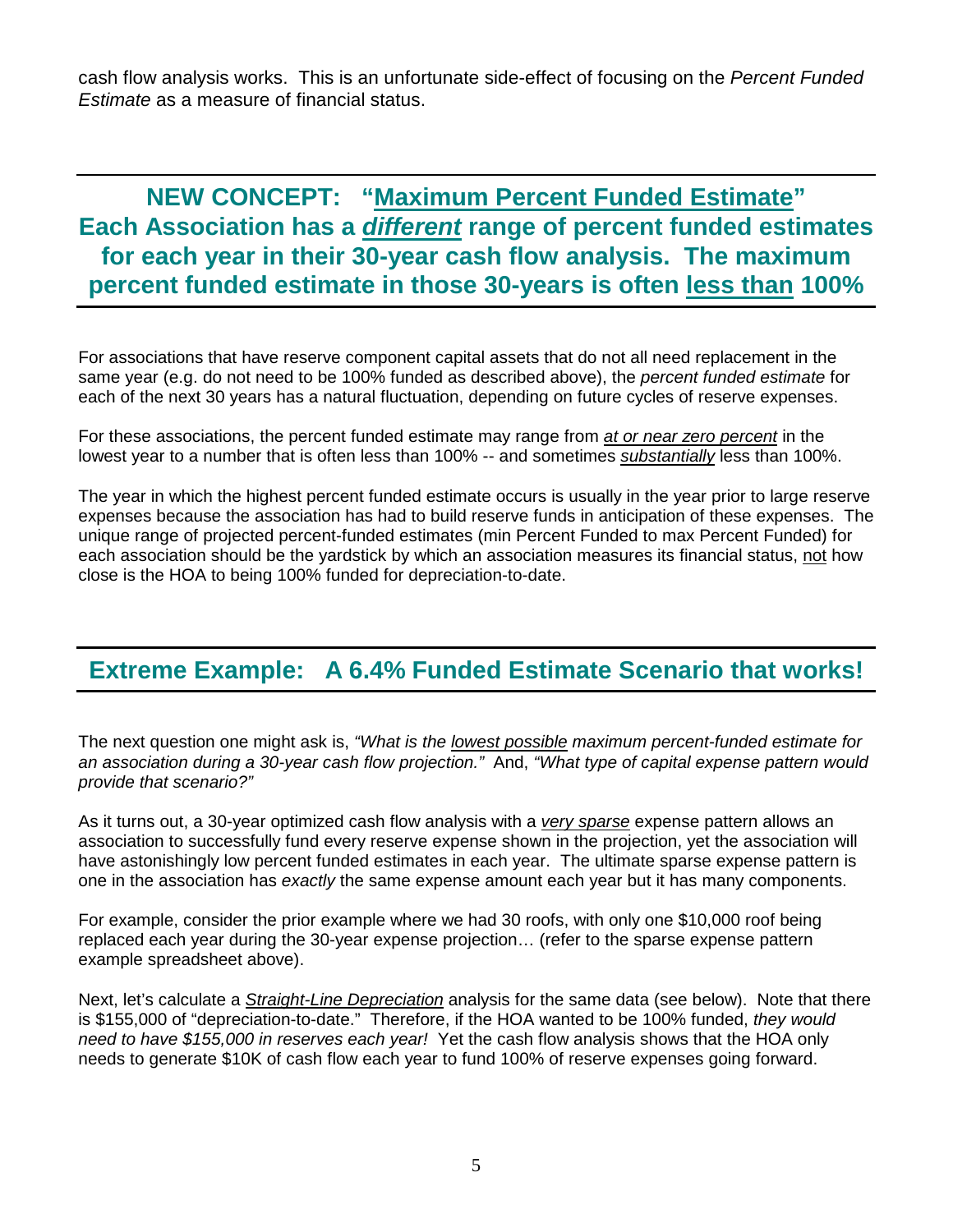#### **STRAIGHT-LINE DEPRECIATION ANALYSIS & PERCENT FUNDED ESTIMATE**

| <b>RESERVE</b>                                                                    | <b>Estimated</b> | <b>Estimated</b> | <b>Estimated</b>    | End Dec 2010 Jan 1, 2011  |                                   | <b>FY 2010</b> |  |
|-----------------------------------------------------------------------------------|------------------|------------------|---------------------|---------------------------|-----------------------------------|----------------|--|
| <b>COMPONENT</b>                                                                  | <b>Useful</b>    | Remaining        | <b>Current Cost</b> | Depreciation to Beginning |                                   | Annual         |  |
|                                                                                   | Life (years)     | Life (years)     | to Replace          | <b>Date</b>               | <b>Fund Balances Depreciation</b> |                |  |
|                                                                                   |                  |                  |                     |                           |                                   |                |  |
| Roof - Home #1 (1981)                                                             | 30               | 0                | \$10,000            | \$10,000                  | \$645                             | \$333          |  |
| Roof - Home #2 (1982)                                                             | 30               | 1                | \$10,000            | \$9,667                   | \$624                             | \$333          |  |
| Roof - Home #3 (1983)                                                             | 30               | $\overline{2}$   | \$10,000            | \$9,333                   | \$602                             | \$333          |  |
| Roof - Home #4 (1984)                                                             | 30               | 3                | \$10,000            | \$9,000                   | \$581                             | \$333          |  |
| Roof - Home #5                                                                    | 30               | 4                | \$10,000            | \$8,667                   | \$559                             | \$333          |  |
| Roof - Home #6                                                                    | 30               | 5                | \$10,000            | \$8,333                   | \$538                             | \$333          |  |
| Roof - Home #7                                                                    | 30               | 6                | \$10,000            | \$8,000                   | \$516                             | \$333          |  |
| Roof - Home #8                                                                    | 30               | $\overline{7}$   | \$10,000            | \$7,667                   | \$495                             | \$333          |  |
| Roof - Home #9                                                                    | 30               | 8                | \$10,000            | \$7,333                   | \$473                             | \$333          |  |
| Roof - Home #10                                                                   | 30               | 9                | \$10,000            | \$7,000                   | \$452                             | \$333          |  |
| Roof - Home #11                                                                   | 30               | 10               | \$10,000            | \$6,667                   | \$430                             | \$333          |  |
| Roof - Home #12                                                                   | 30               | 11               | \$10,000            | \$6,333                   | \$409                             | \$333          |  |
| Roof - Home #13                                                                   | 30               | 12               | \$10,000            | \$6,000                   | \$387                             | \$333          |  |
| Roof - Home #14                                                                   | 30               | 13               | \$10,000            | \$5,667                   | \$366                             | \$333          |  |
| Roof - Home #15                                                                   | 30               | 14               | \$10,000            | \$5,333                   | \$344                             | \$333          |  |
| Roof - Home #16                                                                   | 30               | 15               | \$10,000            | \$5,000                   | \$323                             | \$333          |  |
| Roof - Home #17                                                                   | 30               | 16               | \$10,000            | \$4,667                   | \$301                             | \$333          |  |
| Roof - Home #18                                                                   | 30               | 17               | \$10,000            | \$4,333                   | \$280                             | \$333          |  |
| Roof - Home #19                                                                   | 30               | 18               | \$10,000            | \$4,000                   | \$258                             | \$333          |  |
| Roof - Home #20                                                                   | 30               | 19               | \$10,000            | \$3,667                   | \$237                             | \$333          |  |
| Roof - Home #21                                                                   | 30               | 20               | \$10,000            | \$3,333                   | \$215                             | \$333          |  |
| Roof - Home #22                                                                   | 30               | 21               | \$10,000            | \$3,000                   | \$194                             | \$333          |  |
| Roof - Home #23                                                                   | 30               | 22               | \$10,000            | \$2,667                   | \$172                             | \$333          |  |
| Roof - Home #24                                                                   | 30               | 23               | \$10,000            | \$2,333                   | \$151                             | \$333          |  |
| Roof - Home #25                                                                   | 30               | 24               | \$10,000            | \$2,000                   | \$129                             | \$333          |  |
| Roof - Home #26                                                                   | 30               | 25               | \$10,000            | \$1,667                   | \$108                             | \$333          |  |
| Roof - Home #27                                                                   | 30               | 26               | \$10,000            | \$1,333                   | \$86                              | \$333          |  |
| Roof - Home #28                                                                   | 30               | 27               | \$10,000            | \$1,000                   | \$65                              | \$333          |  |
| Roof - Home #29                                                                   | 30               | 28               | \$10,000            | \$667                     | \$43                              | \$333          |  |
| Roof - Home #30 (2010)                                                            | 30               | 29               | \$10,000            | \$333                     | \$22                              | \$333          |  |
| TOTALS                                                                            |                  |                  | \$300,000           | \$155,000                 | \$10,000                          | \$10,000       |  |
| Reserve Account Balance, estimated (or projected) as of start of new fiscal year: |                  |                  |                     |                           |                                   |                |  |
| Percent Funded Estimate (reserves / recommended fund balance):                    |                  |                  |                     |                           |                                   |                |  |
| *Reserve Deficiency (100% Funded reserve balance minus actual reserve balance):   |                  |                  |                     |                           |                                   |                |  |
| *Reserve Deficiency Per Unit                                                      |                  |                  |                     |                           |                                   |                |  |